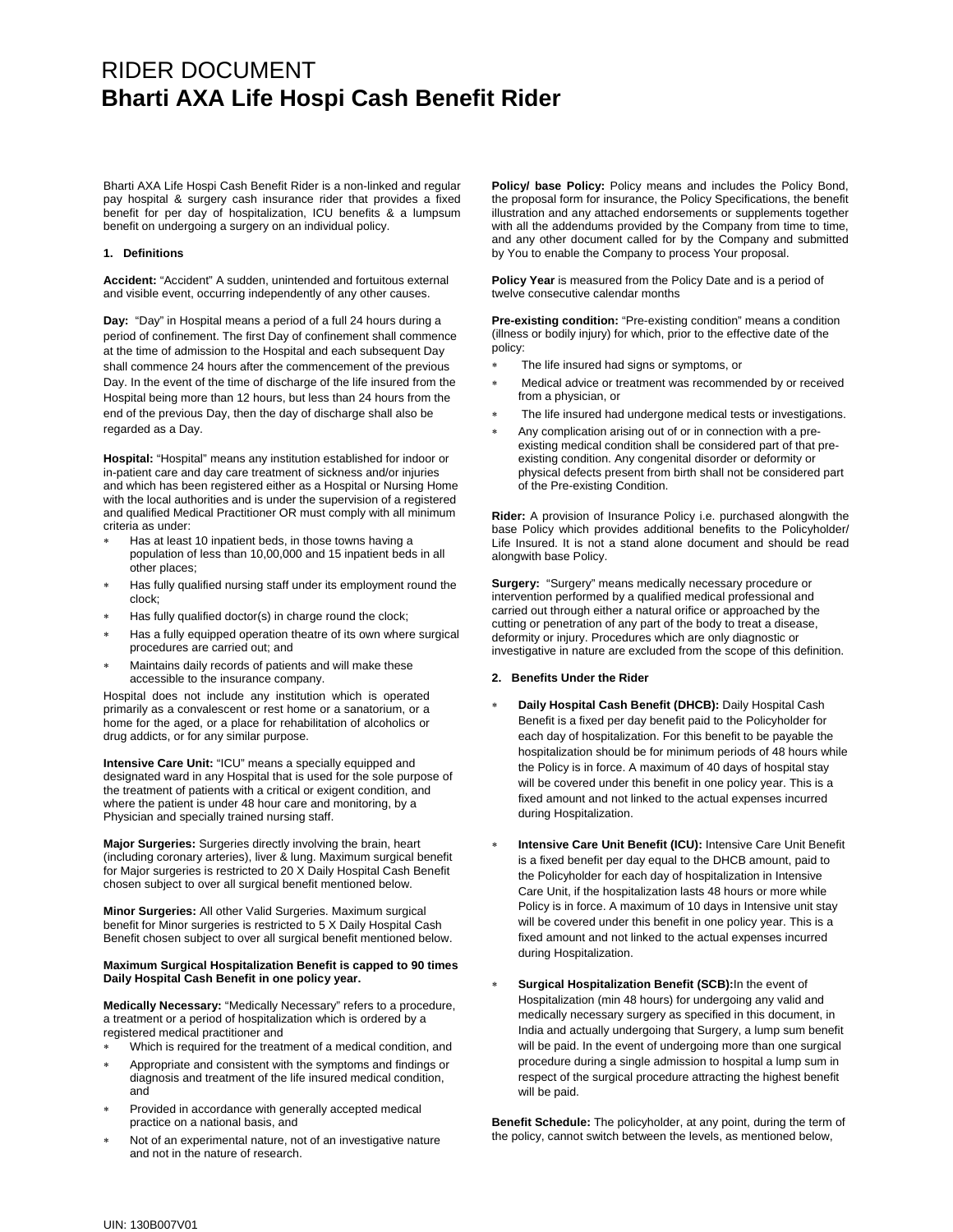| Benefit#                                                                                                    | Silver                                                                | Gold                      | Diamond                  |  |
|-------------------------------------------------------------------------------------------------------------|-----------------------------------------------------------------------|---------------------------|--------------------------|--|
| <b>Hospital Cash Benefit</b>                                                                                |                                                                       |                           |                          |  |
| Daily Hospital Cash Benefit: DHCB                                                                           | 1,000                                                                 | 2,000                     | 3,000                    |  |
| Intensive Care Unit Benefit: ICU                                                                            | $+100%$ of<br><b>DHCB</b>                                             | $+100%$ of<br><b>DHCB</b> | + 100% of<br><b>DHCB</b> |  |
| Surgical Hospitalization Benefit                                                                            |                                                                       |                           |                          |  |
| Major Surgeries - For surgeries                                                                             | 20x                                                                   | 20x                       | 20 x DHCB                |  |
| directly involving the brain, heart                                                                         | <b>DHCB</b>                                                           | <b>DHCB</b>               |                          |  |
| (including coronary arteries), liver                                                                        |                                                                       |                           |                          |  |
| & lung                                                                                                      |                                                                       |                           |                          |  |
|                                                                                                             |                                                                       |                           |                          |  |
| Minor Surgeries - All Other Valid                                                                           | 5 x DHCB                                                              | 5 x DHCB                  | 5 x DHCB                 |  |
| <b>Surgeries</b>                                                                                            |                                                                       |                           |                          |  |
| The maximum Surgical Hospitalization Benefit available in one policy<br>year is capped to 90 times the DHCB |                                                                       |                           |                          |  |
| Day Limits for Hospital Cash Benefit                                                                        |                                                                       |                           |                          |  |
|                                                                                                             |                                                                       |                           |                          |  |
| Daily Hospital Cash Benefit                                                                                 | Maximum of 40 days of Hospital<br>Stay in one policy year.            |                           |                          |  |
| Intensive Care Unit Benefit                                                                                 | Maximum of 10 days of Intensive<br>Care unit stay in one policy year. |                           |                          |  |
| **The aggregate of all benefits payable in any one policy year under this                                   |                                                                       |                           |                          |  |

policy will not exceed an amount equivalent to 150 times the DHCB under the plan opted for by the policyholder.

**#A Maximum Daily Hospital Cash Benefit of 3000 can be availed by each individual across all policies applied & inforce with Bharti AXA Life under Hospi Cash Rider.** 

#### **3. Rider Premium**

The Policyholder will have to pay the rider premium for the Hospital Cash Benefit Rider as per the applicable rider premium rates. The Rider Premium as mentioned in the Policy Specifications will have to be paid in the same mode as the premium for the base Policy.

The Rider Premium payable by you would depend on the Daily Hospital Cash Benefit selected and the age of the Life insured. The premium paid under the rider cannot be more than the premium paid under the base Policy.

#### **4. Premium Review & Guarantee**

The premium rates are guaranteed for period of three years from the date of issuance of the policy and are subject to revision after every three years based on our experience. The revised Rider Premium will be based on the then attained age of the Life Insured and the premium rates applicable for this Rider at that point of time. Such Premium is guaranteed to remain unchanged for a further period of 3 years from that date. This process shall continue till the Expiry of the Rider.

For new business, the rates may be revised based on the experience every year and the rates shall be guaranteed for a period of 3 years.

#### **All such revision of premium is subject to IRDA approval.**

#### **5. Reinstatement of the Rider**

 In case the Policy has lapsed due to discontinuance of premium the benefit under the Rider shall cease to exist immediately from the

date of first unpaid premium for the base policy. The benefits under the rider may be reinstated subject to the following conditions;

- The application for Reinstatement of the Rider benefit is made within two (2) years from the date of first unpaid premium and before the termination of base Policy or Expiry Date of Rider ,whichever is earlier;
- Satisfactory evidence of insurability of the Life Insured;
- An amount equal to all unpaid premiums together with interest at such rate as the Company may charge for such reinstatement, as decided by the Company from time to time is paid in full;
- The Company has not discontinued the Rider Benefits based on the intimation by the Policyholder to discontinue the Rider.
- ∗ We would require a "Declaration of Good Health" or you may need to undergo medical tests (at your expense) for reinstatement of this policy.

#### **The charges for medical examination, if any, for reinstatement of the Rider shall be borne by the Policyholder.**

#### **6. Terms & Conditions**

**Waiting Period:** The Company shall not be liable to make any payment if claims are made due to any treatment of illness/ailment/disease diagnosed or hospitalization taking place during the first 60 days of the policy commencement date or date of revival. Clause relating to this waiting period will not apply to valid hospitalization events arising out of accidents.

A specific waiting period of 2 years for any hospitalization for treatment of any of the following diseases or surgeries or procedures and any complications arising out of them from the date of commencement of policy or date of revival shall apply,

- Fibroids, menorrhagia, Dysfunctional Uterine Bleeding, Uterine Prolapse.
- Removal of uterus, fallopian tubes and/or ovaries, except for malignancy.
- ∗ Hernia (Inguinal / Ventral / Umbilical / Incisional).
- ∗ Hydrocoele / Varicocoele / Spermatocoele.
- Benign Enlargement of Prostrate.
- Thyroidectomy for Nodular / Multi Nodular Goitre.
- Calculus / Calculi in Kidney / Ureter / Bladder / Urethra.
- Deviated Nasal Septum / Sinusitis.
	- Piles / Anal Fissure / Fistula-in-ano / Rectal prolapse.
	- Cholecystitis / Gall stones.
	- Breast Lumps, except for malignancy.
	- Heart valve and Coronary Artery diseases.
	- Arthroscopy unless post-accident.
	- Disorders of the spine.

#### **Exclusions for the Hospitalisation Benefit**

- The Company shall not be liable to make any payment if hospitalization or claims are attributable to, or based on, or arise out of, or are directly or indirectly connected to any of the following:
- Pre-Existing Condition (unless the Pre-Existing Condition has been declared to and accepted by the Company at the time of application) until the Insured Person has been continuously insured for a period of 48 months after which time Pre-Existing Illness will be covered by the policy. The Pre-existing Condition shall not include any congenital disease or deformity. Treatment for congenital disease or deformity, including physical defects present from birth will not be covered by the policy.
- Hospitalisation not in accordance with the diagnosis and treatment of the condition for which the hospital confinement was required: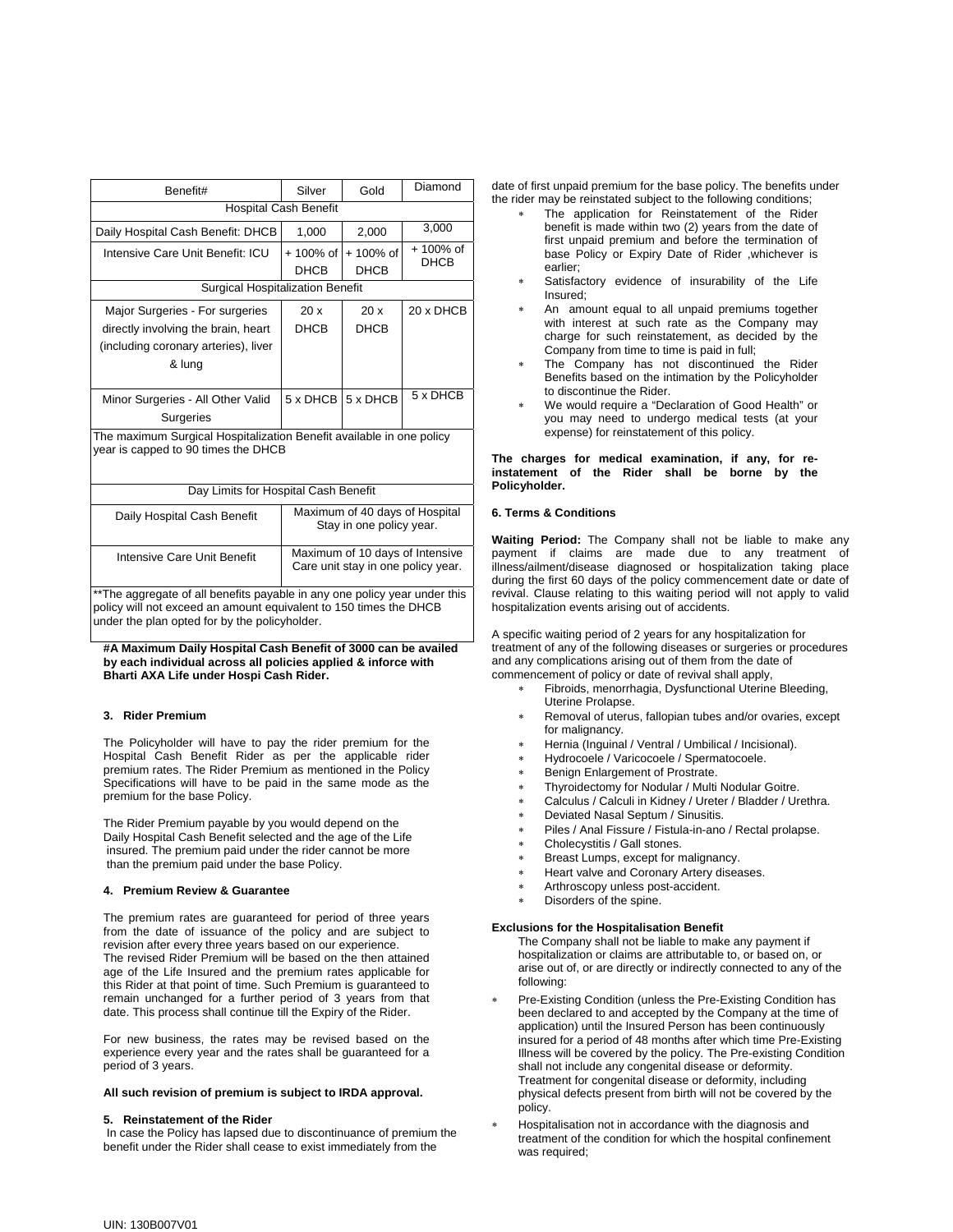- ∗ Hospitalisation and/or treatment within the waiting period and hospitalisation and/or treatment following the diagnosis within the waiting period;
- Elective surgery or treatment which is not medically necessary;
- Treatment for weight reduction or weight improvement regardless of whether the same is caused (directly or indirectly) by a medical condition; Study and treatment of sleep apnoea;
- Any dental care or surgery of cosmetic nature, extraction of impacted tooth/teeth, orthodontics or orthognathic surgery, or tempero-mandibular joint disorder except as necessitated by an accidental injury;
- Treatment for infertility or impotency, sex change or any treatment related to it, abortion, sterilization and contraception including any complications relating thereto;
- ∗ Hospitalisation for treatment arising from pregnancy and it's complications which shall include childbirth or miscarriage;
- Hospitalisation primarily for diagnosis, X-ray examinations, general physical or medical check-up not followed by active treatment during the hospitalisation period;
- Stay in hospital where no active regular treatment is given by specialist medical practitioner;
- Experimental or unproven procedures or treatments, devices or pharmacological regimens of any description (not recognized by Indian Medical Council) or hospitalisation for treatment under any system other than allopathy;
- Treatment of any mental or psychiatric condition including but not limited to insanity, mental or nervous breakdown / disorder, depression, dementia, Alzheimer's disease or rest cures;
- Admission to a nursing home or home for the care of the aged unless related to the treatment of an acute medical condition;
- Treatment directly or indirectly arising from alcohol, drug or substance abuse and any illness or accidental physical injury which may be suffered after consumption of intoxicating substances, liquors or drugs;
- Treatment directly or indirectly arising from or consequent upon war, invasion, acts of foreign enemies, hostilities (whether war be declared or not), civil war, terrorism, rebellion, active participation in strikes, riots or civil commotion, revolution, insurrection or military or usurped power, and full-time service in any of the armed forces;
- Sexually transmitted diseases or Acquired Immune Deficiency Syndrome (AIDS) and all illnesses or diseases caused by or related to the Human Immuno-deficiency Virus;
- Cosmetic or plastic surgery except to the extent that such surgery is necessary for the repair of damage caused solely by accidental injuries; treatment of xanthelesema, syringoma, acne and alopecia; circumcision unless necessary for treatment of a disease or necessitated due to an accident;
- Nuclear disaster, radioactive contamination and/or release of nuclear or atomic energy;
- Treatment for accidental physical injury or illness caused by intentionally self-inflicted injuries; or any attempts of suicide while sane or insane; or deliberate exposure to exceptional danger (except in an attempt to save human life);
- Treatment for accidental physical injury or illness caused by violation or attempted violation of the law, or resistance to arrest;
- Treatment for accidental physical injury or illness caused by professional sports, racing of any kind, scuba diving, aerial sports, activities such as hand-gliding, ballooning, and any other hazardous activities or sports unless agreed by special endorsement;
- Hospitalization where the insured is a donor for any organ transplant;
- Any hospitalisation outside of Republic of India.
- No benefits are payable on surrender of the Rider.
- If the Life Insured, whether medically sane or insane, commits suicide, within one year of the Issue Date/ Reinstatement Date, the Rider shall be void and The Company will not be liable to pay any Rider Benefit to the Policyholder/nominee.

#### **7. Claims Process**

The Company would require the following primary documents in support of a claim at the claim intimation stage under the Policy:

- Valid Age Proof
- Copy of the policy document
- Claims intimation form
- Treating doctor's certificate duly filled and signed in original.
- Copies of Medical records, Discharge card/ summary and Indoor Case papers.
- Copies of Investigations reports, consultation papers and medical bills.

The Company is entitled to call for additional documents based on the conditions among others the duration of the Policy, the circumstances of the death, accident or illness and such other factors.

#### **8. Currency and Place of Payment**

All payments to or by the Company will be in Indian rupees and shall be in accordance with the prevailing Exchange Control regulations and other relevant laws of India.

#### **9. Governing Laws and Jurisdiction**

The terms and conditions of the Policy shall be governed by and be subject to the laws of the Republic of India. The parties shall be subject to the jurisdiction of the competent courts of Law situated within the territorial jurisdiction of India for all matters and disputes arising from or relating to or concerning the proposal and declaration and the Policy.

#### **Prohibition of Rebate: Section 41 of the Insurance Act, 1938**

No person shall allow or offer to allow, either directly or indirectly, as an inducement to any person to take or renew or continue an insurance in respect of any kind of risk relating to lives or property in India, any rebate of the whole or part of the commission payable or any rebate of the premium shown on the policy, nor shall any person taking out or renewing or continuing a policy accept any rebate, except such rebate as may be allowed in accordance with the published prospectuses or tables of the insurer: Any person making default in complying with the provisions of this section shall be punishable with fine which may extend to five hundred rupees.

#### **Section 45 of the Insurance Act, 1938**

No Policy of Life Insurance effected after the coming into force of this Act shall, after the expiry of two years from the date on which it was effected be called in question by an Insurer on the ground that the statement made in the proposal or in any report of a medical officer, or referee, or friend of the Life Insured, or in any document leading to the issue of the Policy, was inaccurate or false, unless the Insurer shows that such statement was on a material matter or suppressed facts which it was material to disclose and that it was fraudulently made by the Life Insured and that the Life Insured knew at the time of making it that the statement was false or that it suppressed facts which was material to disclose. Provided that nothing in this section shall prevent the Insurer from calling for proof of Age at any time if he/she is entitled to do so, and no Policy shall be deemed to be called in question merely because the terms of the Policy are adjusted on subsequent proof that the Age of the Life Insured was incorrectly stated in the proposal.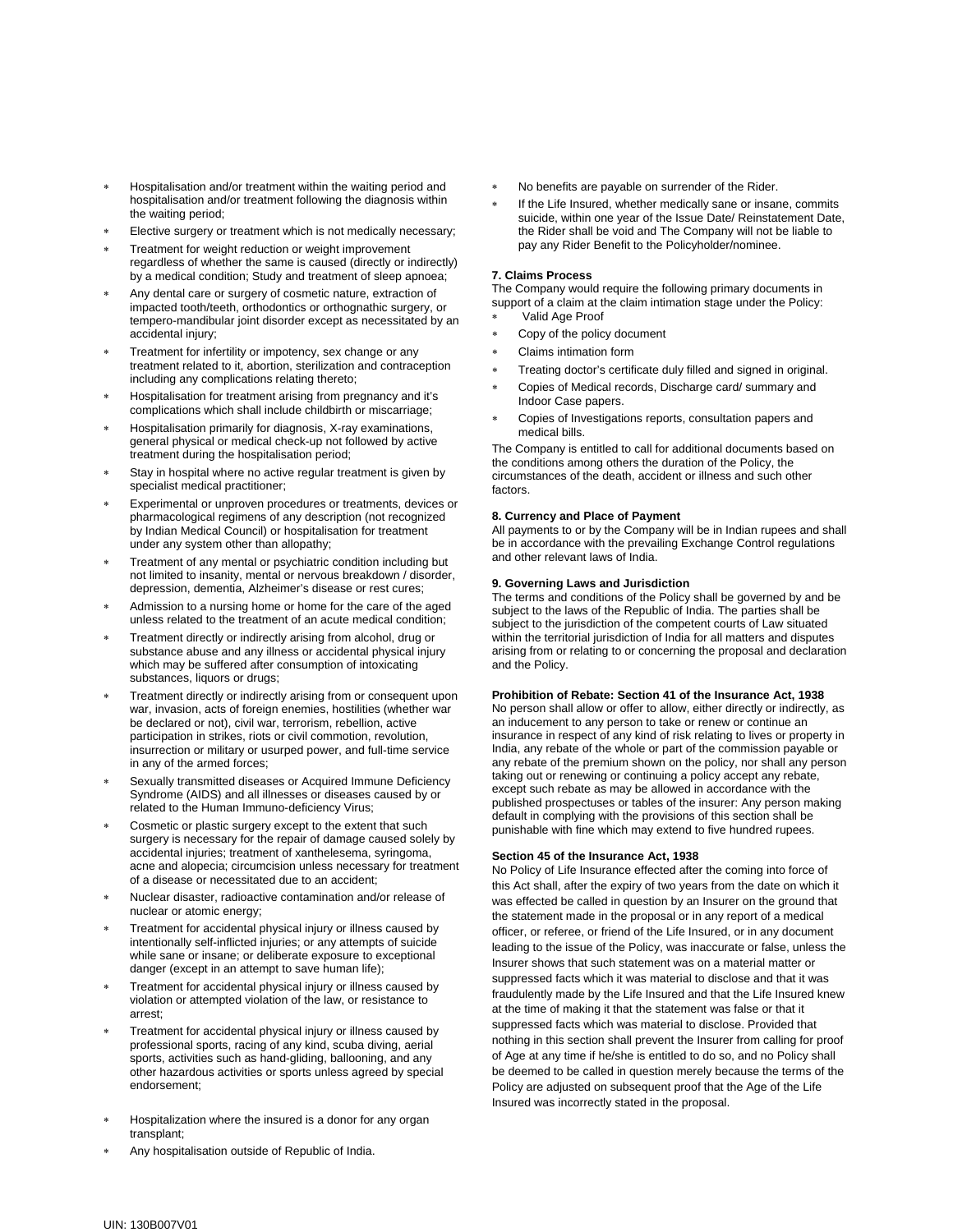**Customer Service:** Please refer base policy for details

You can seek clarification or assistance on the Policy from the following:

- ∗ The Customer Service Representative of The Company at toll free no. 1800 102 4444
- ∗ SMS "SERVICE" to 56677
- ∗ Email: service@bharti-axalife.com
- ∗ Mail to: Customer Service
	- Bharti AXA Life Insurance Company Ltd. Unit No. 601 & 602, 6th Floor Raheja Titanium, Off Western Express Highway, Goregaon (E), Mumbai-400 063

#### **Grievance Redressal Procedure:** Please refer base policy for details **Step 1:**

In case you have any grievance, you may approach our Grievance Redressal Cell at any of the below mentioned touch points:

- ∗ Call us at our toll free no. 1800 102 4444
- Lodge your complaint online at www.bharti-axalife.com
- Email us at complaints.unit@bharti-axalife.com
- Write in to our below Head Office address:
	- Grievance Redressal Cell
		- Bharti AXA Life Insurance Company Ltd.
	- Unit No. 601 & 602, 6th floor, Raheja Titanium,
	- Off Western Express Highway,
	- Goregaon (E), Mumbai-400 063
- ∗ Visit our nearest branch and meet our Grievance Officer who will assist you to resolve your grievance/ lodge your complaint.

You will receive a response within 14 calendar days from the date of receipt of your complaint.

**Step 2:** In case you are not satisfied with the decision of the above office/officer, or have not received any response within 14 calendar days, you may contact our Grievance Redressal Officer,

- ∗ Write to our Grievance Redressal Officer at:
	- Bharti AXA Life Insurance Company Ltd. Unit No. 601 & 602, 6th floor, Raheja Titanium, Off Western Express Highway, Goregaon (E), Mumbai-400 063
- ∗ Email us at cro@bharti-axalife.com

## **You are requested to inform us about your concern within 8 weeks of receipt of resolution, failing which we will deem the complaint to be satisfactorily resolved**

#### **Step 3:**

If you are still not satisfied with the resolution, you may write to our Senior Grievance Redressal Officer / Grievance Officer at: Write to our Grievance Officer at:

> Grievance Redressal Cell Bharti AXA Life Insurance Company Ltd. Unit No. 601 & 602, 6th floor, Raheja Titanium, Off Western Express Highway, Goregaon (E), Mumbai-400 063

#### **Step 4:**

In case you are not satisfied with the decision/ resolution of the Company, you may approach the Insurance Ombudsman through the IRDA website www.irda.gov.in for the contact details of the Insurance Ombudsman Offices.